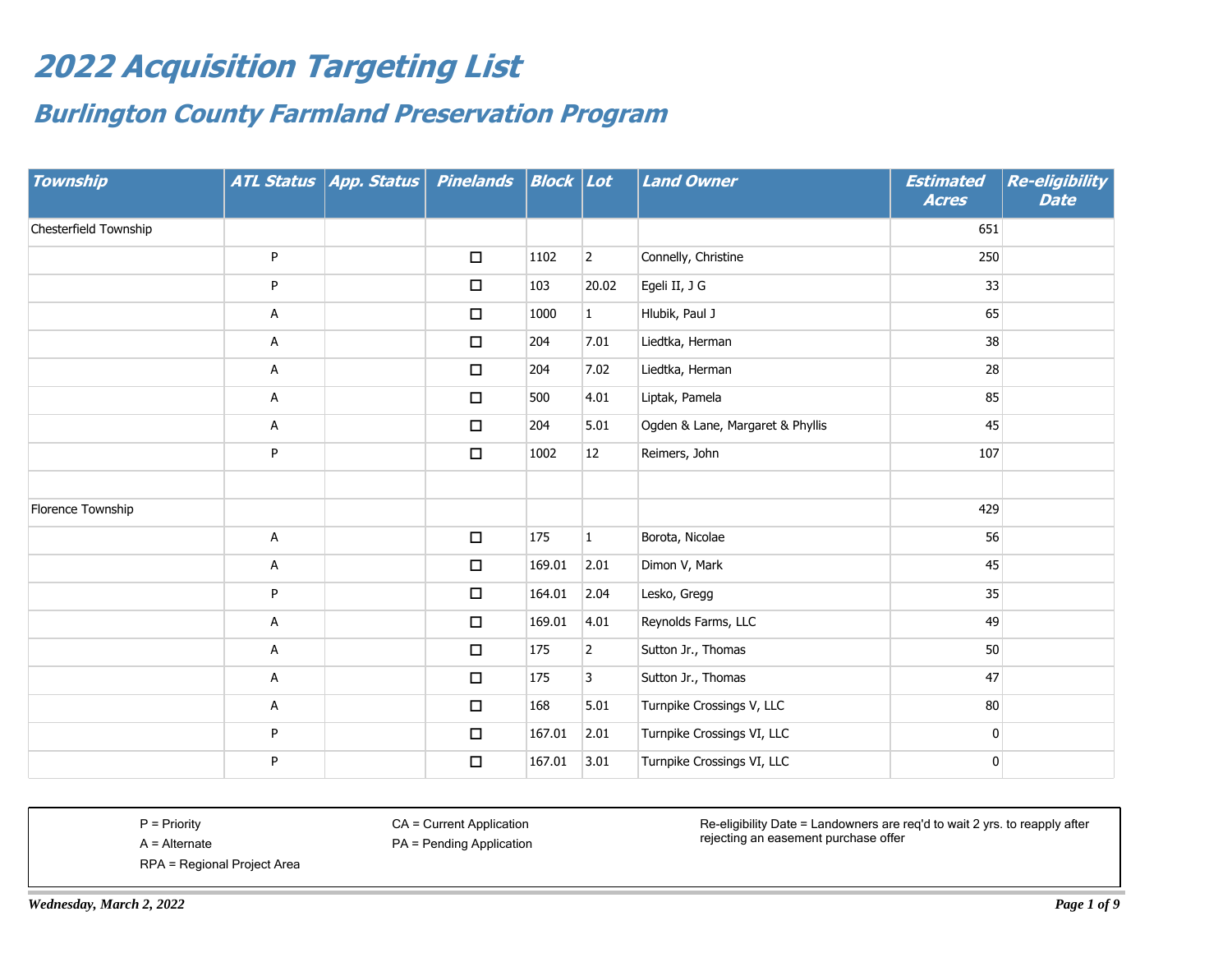| <b>Township</b>    |   | ATL Status App. Status Pinelands Block Lot |        |                |                | <b>Land Owner</b>          | <b>Estimated</b><br><b>Acres</b> | <b>Re-eligibility</b><br><b>Date</b> |
|--------------------|---|--------------------------------------------|--------|----------------|----------------|----------------------------|----------------------------------|--------------------------------------|
|                    | Α |                                            | $\Box$ | 164.01         | 5.03           | VonThaden Trust            | 67                               |                                      |
|                    |   |                                            |        |                |                |                            |                                  |                                      |
| Lumberton Township |   |                                            |        |                |                |                            | 605                              |                                      |
|                    | A |                                            | $\Box$ | 46.01          | 3.01           | Adams Jr., Jesse           | 25                               |                                      |
|                    | Α |                                            | $\Box$ | 37             | 3.01           | Jones, Herbert             | 23                               |                                      |
|                    | P |                                            | $\Box$ | 41             | 3.01           | Rockhill Farms LLC         | 51                               |                                      |
|                    | P |                                            | $\Box$ | 46.01          | 1.01           | Rockhill Farms LLC         | 114                              |                                      |
|                    | P |                                            | $\Box$ | 22             | 7.01           | Village Rentals, Inc.      | 233                              |                                      |
|                    | P |                                            | $\Box$ | 51             | $\mathbf{1}$   | Village Rentals, Inc.      | 46                               |                                      |
|                    | P |                                            | $\Box$ | 51             | 5              | Village Rentals, Inc.      | 46                               |                                      |
|                    | Α |                                            | $\Box$ | 51             | 2.01           | Villari, Deborah           | 67                               |                                      |
|                    |   |                                            |        |                |                |                            |                                  |                                      |
| Mansfield Township |   |                                            |        |                |                |                            | 449                              |                                      |
|                    | A |                                            | $\Box$ | 25             | $\mathbf 1$    | <b>Bradley Family LP</b>   | 75                               |                                      |
|                    | Α |                                            | $\Box$ | 31             | 10.01          | Doschyk, Osvaldo R         | 84                               |                                      |
|                    | Α |                                            | $\Box$ | 18             | 3.01           | Farber, Stephen G          | 40                               |                                      |
|                    | A |                                            | $\Box$ | 23             | 9.08           | Farber, Stephen G          | 31                               |                                      |
|                    | A |                                            | $\Box$ | 25             | 10             | Gilardi, Victor            | 68                               |                                      |
|                    | Α |                                            | $\Box$ | 46             | 10             | Lisehora, Wayne M          | 31                               |                                      |
|                    | Α |                                            | $\Box$ | $\overline{4}$ | 14             | Lounsberry, Barbara        | 52                               |                                      |
|                    | А |                                            | $\Box$ | 43             | $\mathbf{1}$   | Miller, Russell            | 32                               |                                      |
|                    | A |                                            | $\Box$ | 25             | $\overline{4}$ | Stokley, Cheryl            | 36                               |                                      |
|                    | P |                                            | $\Box$ | 47.02          | 3.01           | Turnpike Crossings VI, LLC | 0                                |                                      |

CA = Current Application

PA = Pending Application

RPA = Regional Project Area

Re-eligibility Date = Landowners are req'd to wait 2 yrs. to reapply after rejecting an easement purchase offer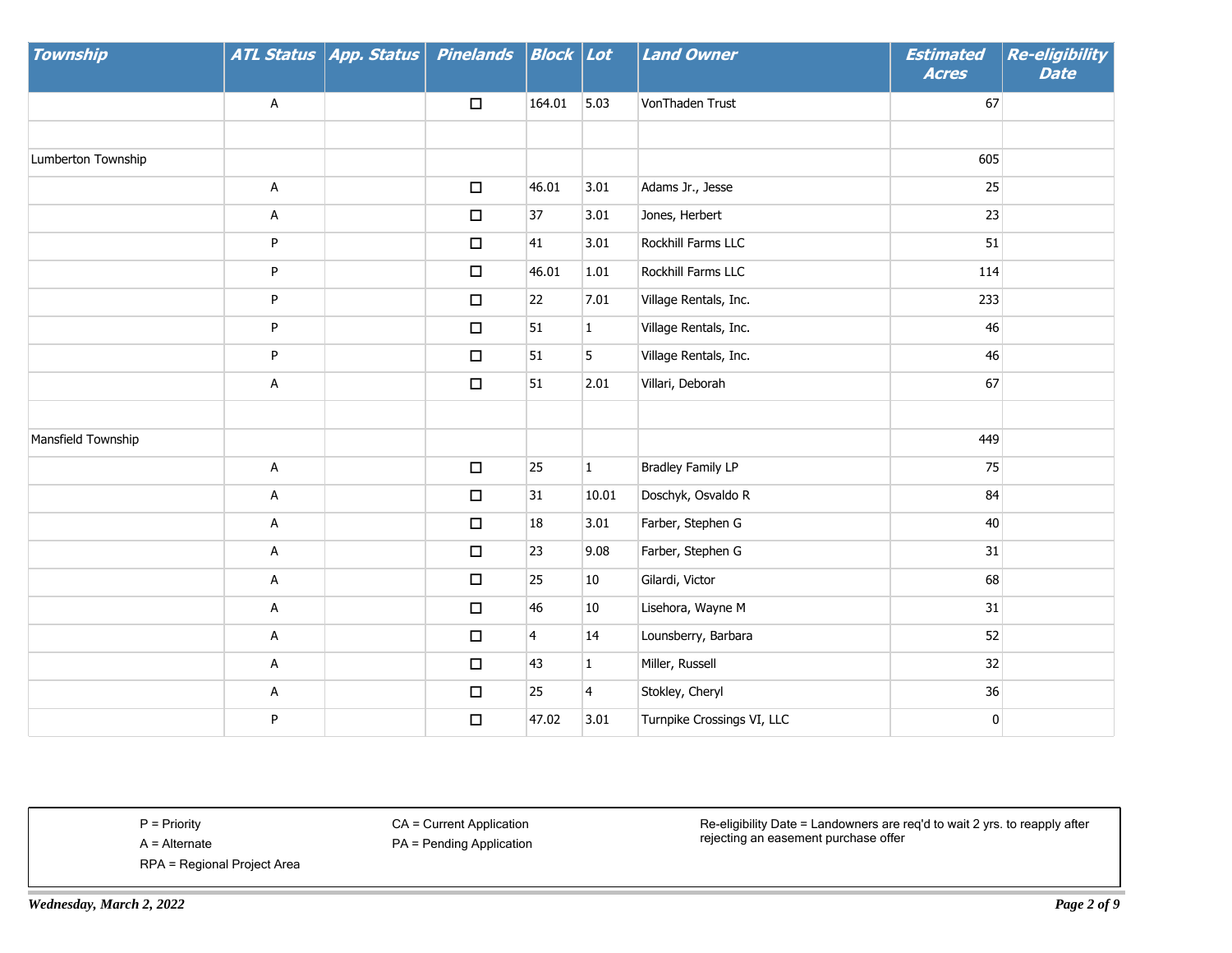| <b>Township</b>        |   | ATL Status   App. Status | <b>Pinelands</b> | Block Lot    |                | <b>Land Owner</b>              | <b>Estimated</b><br><b>Acres</b> | <b>Re-eligibility</b><br><b>Date</b> |
|------------------------|---|--------------------------|------------------|--------------|----------------|--------------------------------|----------------------------------|--------------------------------------|
|                        | P |                          | $\Box$           | 47.02        | 6              | Turnpike Crossings VI, LLC     | 0                                |                                      |
|                        |   |                          |                  |              |                |                                |                                  |                                      |
| Medford Township       |   |                          |                  |              |                |                                | 342                              |                                      |
|                        | Α |                          | $\Box$           | 804          | 1.01           | Cope, Robert W                 | 48                               |                                      |
|                        | Α |                          | $\Delta$         | 4106         | 10             | Eni Jr., Louis J               | 57                               |                                      |
|                        | Α |                          | ☑                | 4106         | 11.01          | Herman, David                  | 53                               |                                      |
|                        | A |                          | $\Delta$         | 4106         | 12             | Santori, Lisa                  | 78                               |                                      |
|                        | А | PA                       | ☑                | 4106         | 9              | Yingling, Cynthia E.           | 106                              |                                      |
|                        |   |                          |                  |              |                |                                |                                  |                                      |
| New Hanover Township   |   |                          |                  |              |                |                                | 352                              |                                      |
|                        | A | ${\sf CA}$               | $\Box$           | $\mathbf{1}$ | 14             | Clayton Block Company, LLC     | 67                               |                                      |
|                        | Α |                          | $\Box$           | 2.01         | 8.02           | Clayton, Dana                  | 172                              |                                      |
|                        | A |                          | $\Box$           | 5            | 10             | Roohr, Dennis                  | 113                              | 07/01/2011                           |
|                        |   |                          |                  |              |                |                                |                                  |                                      |
| North Hanover Township |   |                          |                  |              |                |                                | 1,388                            |                                      |
|                        | A |                          | $\Box$           | 400          | $\overline{7}$ | Delzell, Edward & Vivian D     | 29                               |                                      |
|                        | A |                          | $\Box$           | 400          | 12             | Durr, James & Lisa             | 71                               | 03/16/2018                           |
|                        | A |                          | $\Box$           | 400          | 14             | Durr, James & Lisa             | $\mathbf{1}$                     | 03/16/2018                           |
|                        | Α |                          | $\Box$           | 400          | 42             | Durr, James & Lisa             | $\mathbf{1}$                     | 03/16/2018                           |
|                        | A |                          | $\Box$           | 400          | 43             | Durr, James & Lisa             | $\mathbf{1}$                     | 03/16/2018                           |
|                        | Α |                          | $\Box$           | 400          | 44             | Durr, James & Lisa             | 24                               | 03/16/2018                           |
|                        | P |                          | $\Box$           | 200          | $\mathbf{1}$   | Estate of Walter Guzikowski Jr | 157                              |                                      |
|                        | P |                          | $\Box$           | 201          | 22             | Estate of Walter Guzikowski Jr | 8                                |                                      |
|                        | А |                          | $\Box$           | 300          | 14             | Farrell, Melvin J              | 129                              |                                      |

CA = Current Application

PA = Pending Application

Re-eligibility Date = Landowners are req'd to wait 2 yrs. to reapply after rejecting an easement purchase offer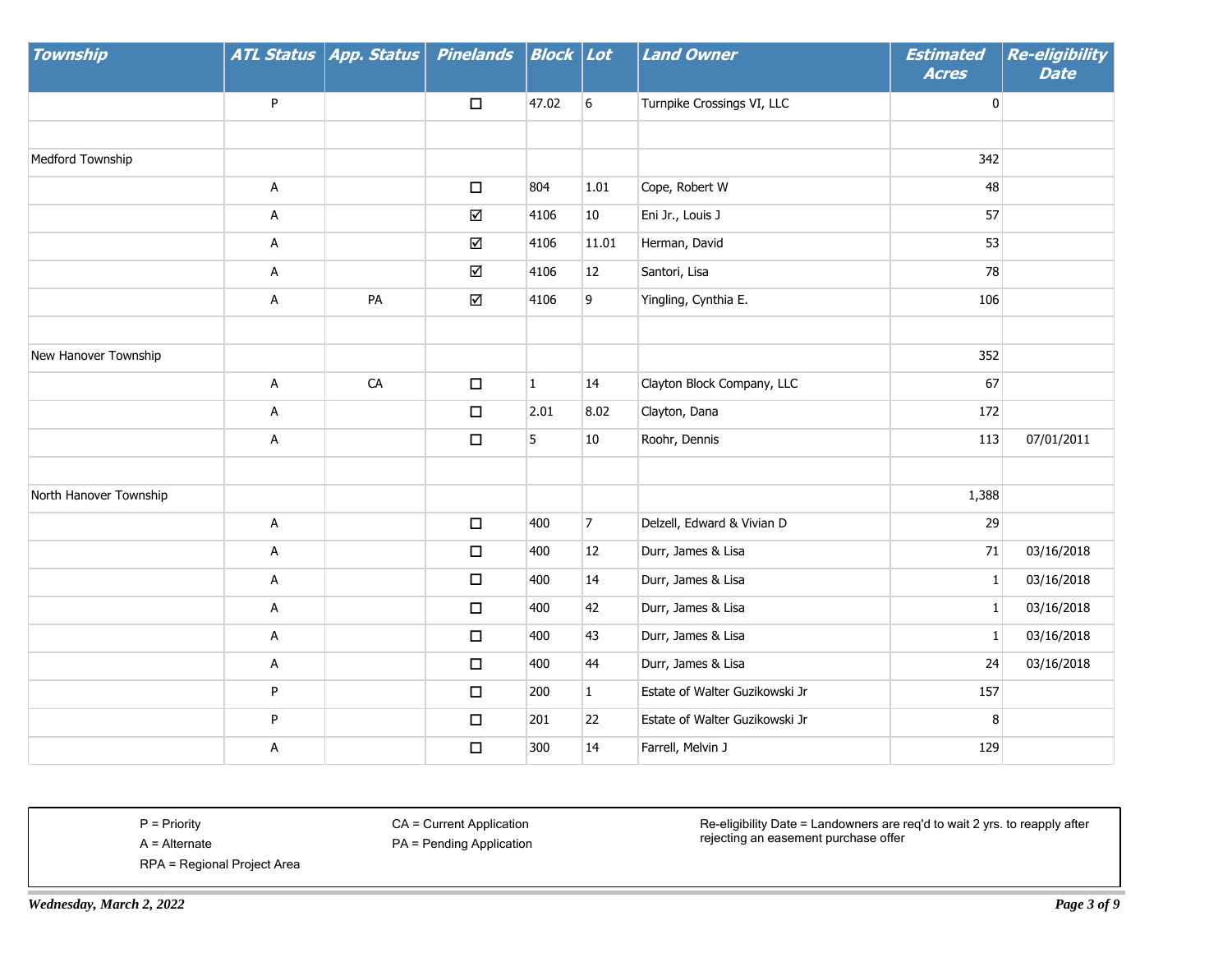| Township           |           | ATL Status   App. Status | <b>Pinelands</b>        | Block Lot |                | <b>Land Owner</b>              | <b>Estimated</b><br><b>Acres</b> | <b>Re-eligibility</b><br><b>Date</b> |
|--------------------|-----------|--------------------------|-------------------------|-----------|----------------|--------------------------------|----------------------------------|--------------------------------------|
|                    | A         |                          | $\Box$                  | 700       | $10\,$         | Gale, Earl                     | 131                              |                                      |
|                    | Α         |                          | $\Box$                  | 500       | 18.02          | Greene, Joseph J               | $11\,$                           |                                      |
|                    | Α         |                          | $\Box$                  | 500       | 18.03          | Greene, Joseph J               | 12                               |                                      |
|                    | ${\sf P}$ |                          | $\Box$                  | 201       | 24             | Lustgarten, Kenneth            | 167                              |                                      |
|                    | A         |                          | $\Box$                  | 403       | $\overline{7}$ | Matrix Golf and Hospitality In | 104                              |                                      |
|                    | P         |                          | $\Box$                  | 300       | 8              | Reid, J. C                     | 268                              |                                      |
|                    | P         |                          | $\Box$                  | 301       | $1\,$          | Selle, Mark                    | 167                              |                                      |
|                    | P         |                          | $\Box$                  | 201       | $10\,$         | Woodward Farms, LLC            | 107                              |                                      |
|                    |           |                          |                         |           |                |                                |                                  |                                      |
| Pemberton Township |           |                          |                         |           |                |                                | 473                              |                                      |
|                    | P         |                          | ☑                       | 794       | 12.01          | Allen, Edward W                | 48                               |                                      |
|                    | P         | CA                       | ☑                       | 804       | 5.01           | Emmons, Douglas & Dara         | 61                               |                                      |
|                    | ${\sf P}$ | ${\sf CA}$               | ☑                       | 804       | 6.01           | Emmons, Douglas & Dara         | $\pmb{0}$                        |                                      |
|                    | P         | ${\sf CA}$               | $\Delta$                | 805       | $\mathbf{1}$   | Emmons, Douglas & Dara         | 96                               |                                      |
|                    | P         |                          | ☑                       | 812       | 5.01           | Emmons, Howard                 | 138                              |                                      |
|                    | P         |                          | ☑                       | 801       | $\mathbf 1$    | Hinkson, Wayne                 | $11\,$                           |                                      |
|                    | P         |                          | ☑                       | 801       | $\overline{2}$ | Hinkson, Wayne                 | $\mathsf 9$                      |                                      |
|                    | P         |                          | ☑                       | 802       | 1.01           | Hinkson, Wayne                 | 58                               |                                      |
|                    | P         |                          | ☑                       | 839.01    | 15             | Kirby, Eleanor S               | 52                               |                                      |
|                    |           |                          |                         |           |                |                                |                                  |                                      |
| Shamong Township   |           |                          |                         |           |                |                                | 533                              |                                      |
|                    | $\sf P$   |                          | $\overline{\mathsf{M}}$ | 19.01     | 6              | Abrams Homestead, LLC          | 104                              |                                      |
|                    | P         |                          | ☑                       | 19.01     | 36             | Abrams, Rita                   | 24                               |                                      |
|                    | P         |                          | ☑                       | 22        | 12.01          | Abrams, Rita                   | $10\,$                           |                                      |
|                    | P         |                          | ☑                       | 22        | 12.02          | Abrams, Rita                   | $11\,$                           |                                      |

CA = Current Application

PA = Pending Application

Re-eligibility Date = Landowners are req'd to wait 2 yrs. to reapply after rejecting an easement purchase offer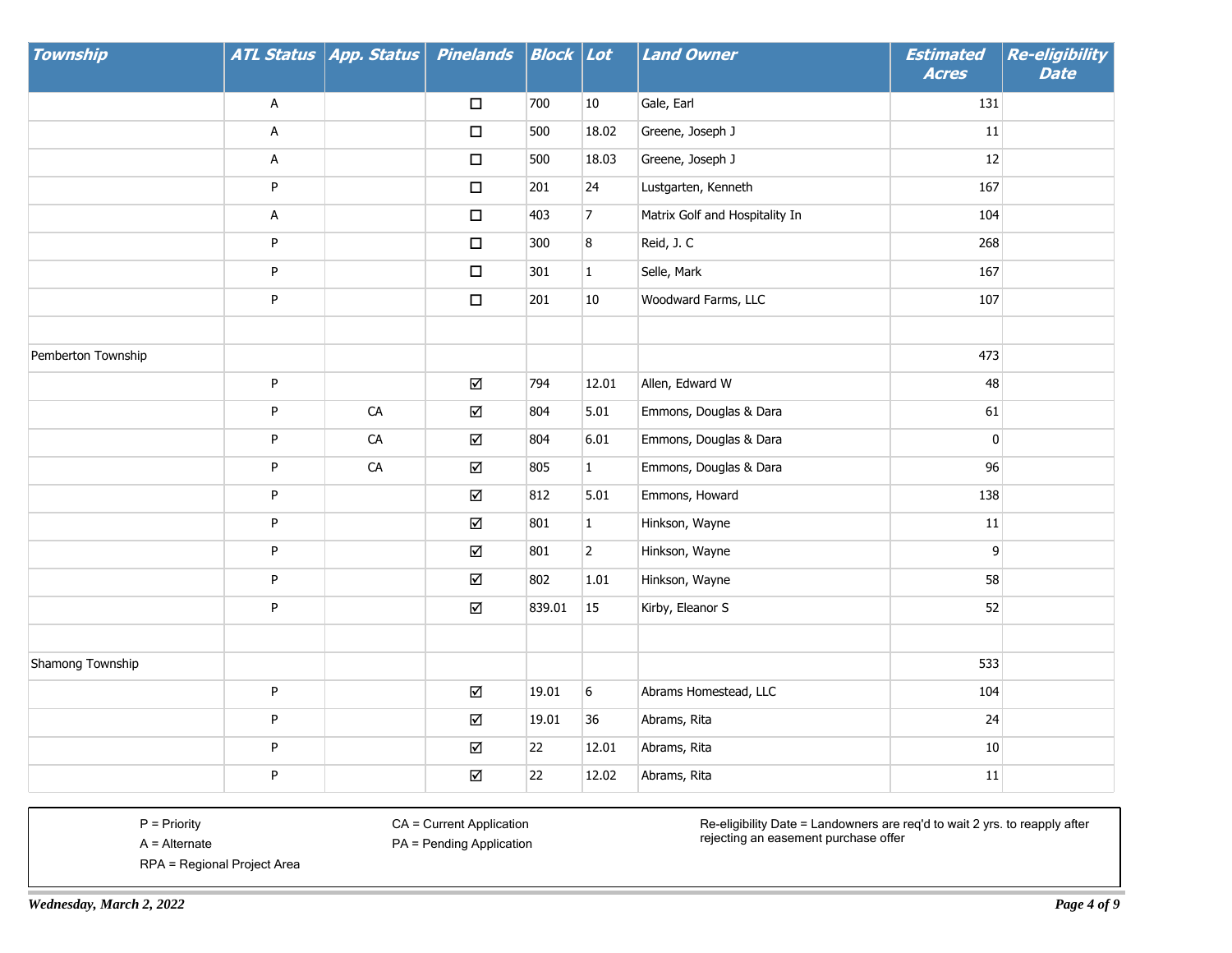| <b>Township</b>      |             | ATL Status   App. Status | <b>Pinelands</b> | Block | Lot                     | <b>Land Owner</b>              | <b>Estimated</b><br><b>Acres</b> | <b>Re-eligibility</b><br><b>Date</b> |
|----------------------|-------------|--------------------------|------------------|-------|-------------------------|--------------------------------|----------------------------------|--------------------------------------|
|                      | P           |                          | ☑                | 22    | 12.03                   | Abrams, Rita                   | 10                               |                                      |
|                      | P           |                          | ☑                | 22    | 12.04                   | Abrams, Rita                   | $10\,$                           |                                      |
|                      | P           |                          | ☑                | 22    | $\overline{\mathbf{4}}$ | Awl Properties, LLC            | 5                                |                                      |
|                      | P           |                          | ☑                | 22    | 14                      | Awl Properties, LLC            | 23                               |                                      |
|                      | ${\sf P}$   |                          | $\Delta$         | 30    | 2.01                    | Gardner, Robert E              | 38                               |                                      |
|                      | P           |                          | ☑                | 19.01 | 8.01                    | Gatley, John & Tina            | 52                               | 04/10/2016                           |
|                      | ${\sf P}$   |                          | ☑                | 13    | 3                       | Miller, Frederick O            | 16                               |                                      |
|                      | P           |                          | ☑                | 13    | 4.01                    | Miller, Frederick O            | $11\,$                           |                                      |
|                      | P           |                          | ☑                | 14    | 1.02                    | Miller, Frederick O            | $\pmb{0}$                        |                                      |
|                      | P           |                          | ☑                | 14    | $\overline{4}$          | Miller, Frederick O            | 13                               |                                      |
|                      | P           |                          | $\Delta$         | 14    | 5                       | Miller, Frederick O            | $\pmb{0}$                        |                                      |
|                      | P           |                          | ☑                | 14    | 6                       | Miller, Frederick O            | 47                               |                                      |
|                      | ${\sf P}$   |                          | ☑                | 14    | $\overline{7}$          | Miller, Frederick O            | 22                               |                                      |
|                      | P           |                          | ☑                | 19.01 | 10.01                   | Mozitis, Martin D              | 116                              |                                      |
|                      | P           |                          | ☑                | 22    | 10.03                   | Valenzano, Lawrence            | $20\,$                           |                                      |
|                      |             |                          |                  |       |                         |                                |                                  |                                      |
| Southampton Township |             |                          |                  |       |                         |                                | 1,425                            |                                      |
|                      | ${\sf P}$   |                          | $\Delta$         | 1203  | 13                      | 411 Brace Realty Inc           | 62                               |                                      |
|                      | P           |                          | ☑                | 1601  | 6                       | Cheung, Nang Lung              | 44                               |                                      |
|                      | P           |                          | ☑                | 1601  | 6.01                    | Cheung, Nang Lung              | $11\,$                           |                                      |
|                      | P           |                          | ☑                | 1601  | 6.03                    | Demastro, Inc. Vineyard and Wi | $31\,$                           |                                      |
|                      | $\mathsf A$ |                          | $\Box$           | 902   | 13.02                   | Dolan, Michael                 | 120                              |                                      |
|                      | P           |                          | ☑                | 701   | 5                       | Doyle, Eliza M                 | 58                               |                                      |
|                      | P           |                          | ☑                | 801   | 8                       | Doyle, Eliza M                 | 96                               |                                      |
|                      | P           |                          | ☑                | 1201  | $\mathbf{1}$            | Good, Richard S                | 71                               |                                      |

CA = Current Application

PA = Pending Application

Re-eligibility Date = Landowners are req'd to wait 2 yrs. to reapply after rejecting an easement purchase offer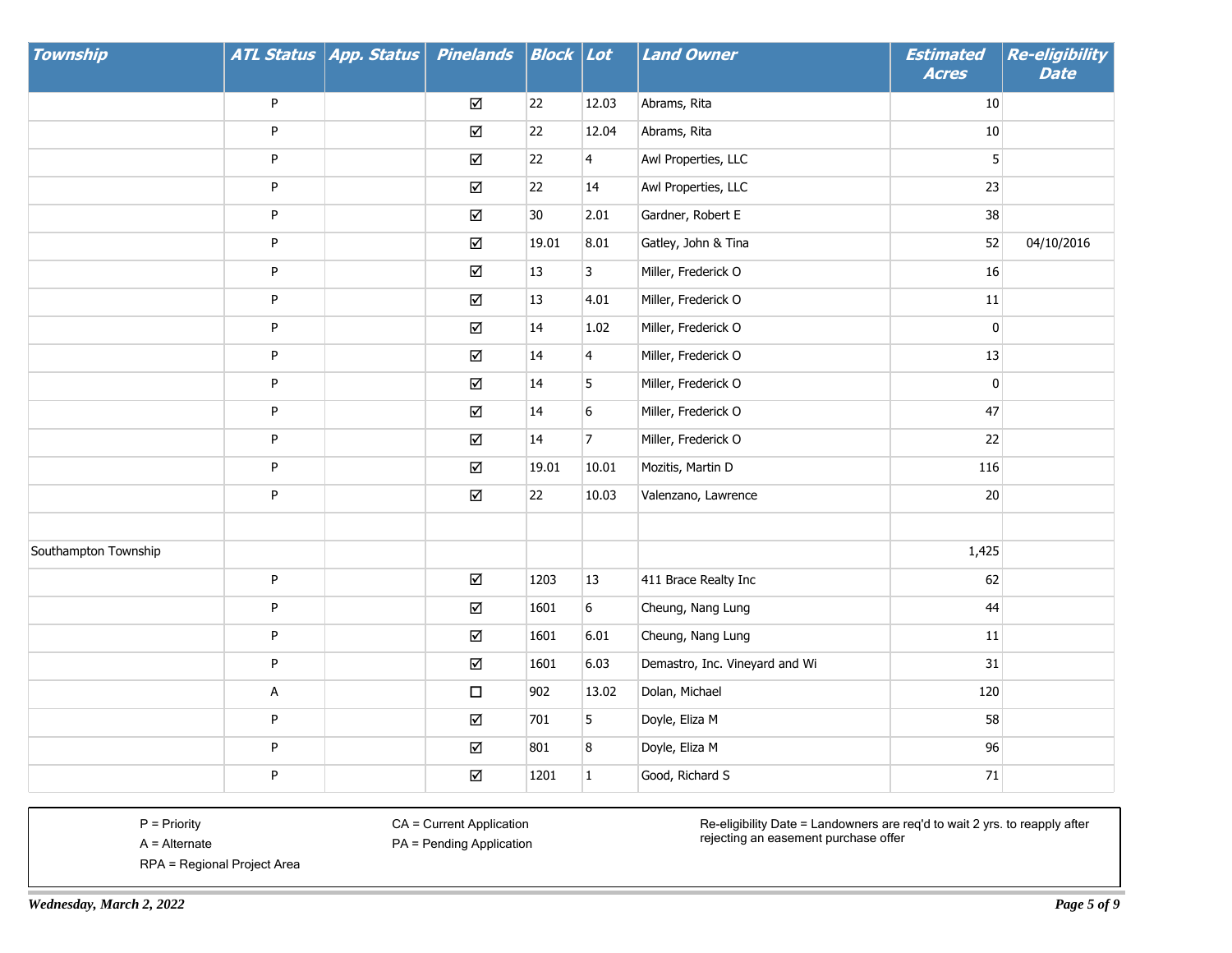| <b>Township</b>      |             | ATL Status   App. Status | <b>Pinelands</b> | <b>Block</b> Lot |                | <b>Land Owner</b>             | <b>Estimated</b><br><b>Acres</b> | Re-eligibility<br><b>Date</b> |
|----------------------|-------------|--------------------------|------------------|------------------|----------------|-------------------------------|----------------------------------|-------------------------------|
|                      | P           |                          | ☑                | 1502             | 14             | Herb & Tea Farm Corp          | 34                               |                               |
|                      | P           |                          | ☑                | 1502             | 15.02          | Herb & Tea Farm Corp          | 10                               |                               |
|                      | P           |                          | ☑                | 1502             | 13             | Jaggard, Glen R               | 63                               |                               |
|                      | P           |                          | $\Box$           | 1303             | 9              | Kenron LLC                    | 161                              |                               |
|                      | Α           |                          | $\Box$           | 1303             | 15.01          | Manuel, Marian                | 33                               |                               |
|                      | P           |                          | ☑                | 1203             | 5.01           | McCollister, H. Daniel        | 13                               |                               |
|                      | P           |                          | ☑                | 1203             | 8              | McCollister, H. Daniel        | $40\,$                           |                               |
|                      | P           |                          | ☑                | 1203             | 9              | McCollister, H. Daniel        | 63                               |                               |
|                      | P           |                          | $\Delta$         | 1602             | $\overline{4}$ | Melegari, Douglas M           | 25                               |                               |
|                      | P           |                          | ☑                | 1205             | $\overline{2}$ | Miqueo, Jose                  | 33                               |                               |
|                      | P           |                          | ☑                | 1203             | 14.01          | Pine Bridge Farm, LLC         | 57                               |                               |
|                      | P           |                          | ☑                | 701              | 4.03           | Richards, Estate of Elizabeth | 91                               |                               |
|                      | P           |                          | ☑                | 701              | 4.01           | Richards, Naushaun            | 51                               |                               |
|                      | P           |                          | ☑                | 701              | 4.02           | Richards, Naushaun            | 54                               |                               |
|                      | P           |                          | ☑                | 1204             | $\overline{4}$ | Roohr, Dorothy                | 48                               |                               |
|                      | P           |                          | ☑                | 701              | 6              | Roohr, Larry P                | 62                               |                               |
|                      | P           |                          | ☑                | 1702             | 6.01           | Seward, Joseph R              | 23                               |                               |
|                      | A           |                          | $\Box$           | 1401             | 16.06          | Three Charm Farm, LLC         | 47                               |                               |
|                      | A           |                          | $\Box$           | 903              | 25             | Yates Enterprises of NJ       | 23                               |                               |
|                      |             |                          |                  |                  |                |                               |                                  |                               |
| Springfield Township |             |                          |                  |                  |                |                               | 3,587                            |                               |
|                      | $\mathsf A$ |                          | $\Box$           | 501              | 5.01           | Bauma Limited Partnership     | 22                               |                               |
|                      | A           |                          | $\Box$           | 503              | 4.03           | Bauma Limited Partnership     | 28                               |                               |
|                      | A           |                          | $\Box$           | 503              | 10.01          | Bauma Limited Partnership     | 57                               |                               |
|                      | А           |                          | $\Box$           | 1201             | 10.01          | Choi, Kwang W                 | $31\,$                           |                               |

CA = Current Application

PA = Pending Application

Re-eligibility Date = Landowners are req'd to wait 2 yrs. to reapply after rejecting an easement purchase offer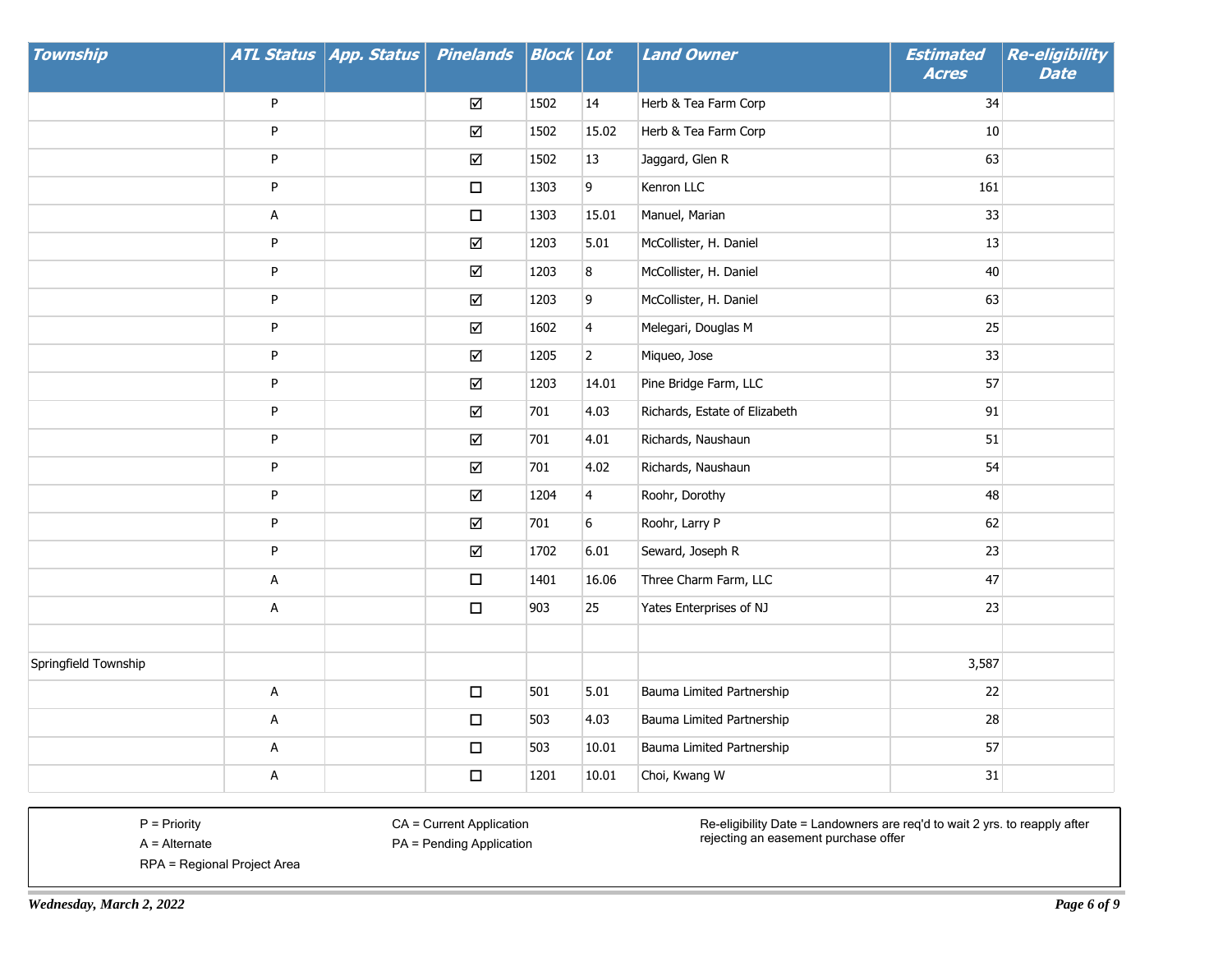| Township |   | ATL Status   App. Status | <b>Pinelands</b> | <b>Block Lot</b> |                | <b>Land Owner</b>            | <b>Estimated</b><br><b>Acres</b> | Re-eligibility<br><b>Date</b> |
|----------|---|--------------------------|------------------|------------------|----------------|------------------------------|----------------------------------|-------------------------------|
|          | A |                          | $\Box$           | 1201             | 10.02          | Choi, Kwang W                | 48                               |                               |
|          | Α |                          | $\Box$           | 1201             | 12             | Choi, Kwang W                | 15                               |                               |
|          | Α |                          | $\Box$           | 803              | $\mathbf{1}$   | Columbus Farmers Market, LLC | 31                               |                               |
|          | A |                          | $\Box$           | 701              | 7.04           | Columbus Solar, LLC          | 72                               |                               |
|          | A |                          | $\Box$           | 602              | 15.05          | Da Silva, Charles E          | 48                               |                               |
|          | A |                          | $\Box$           | 303              | 24.01          | Davali Ventures, LLC         | 30                               |                               |
|          | P |                          | $\Box$           | 1201             | 27.01          | Estate of John VanWagoner    | 118                              |                               |
|          | P |                          | $\Box$           | 1202             | 3              | Estate of John VanWagoner    | 166                              |                               |
|          | A |                          | $\Box$           | $2101.04$ 1      |                | Farber, Stephen G            | $\overline{7}$                   |                               |
|          | A |                          | $\Box$           | 2104             | $\mathbf{1}$   | Farber, Stephen G            | 44                               |                               |
|          | Α |                          | $\Box$           | 1903             | 1.01           | Flynn-Tucker, LLC            | 53                               |                               |
|          | A |                          | $\Box$           | 405              | 8.01           | Freck, Virginia L            | 28                               |                               |
|          | A |                          | $\Box$           | 1101             | 15.01          | G & W Farms Incorporated     | 93                               |                               |
|          | A |                          | $\Box$           | 802              | 1.01           | Gasko Enterprises, LLC       | 47                               |                               |
|          | P |                          | $\Box$           | 1401             | 10             | Helis Enterprises, Inc.      | 31                               |                               |
|          | P |                          | $\Box$           | 1501             | 17             | Helis Enterprises, Inc.      | 795                              |                               |
|          | P |                          | $\Box$           | 1602             | $\overline{2}$ | Helis Enterprises, Inc.      | 309                              |                               |
|          | P |                          | $\Box$           | 1801             | $\overline{2}$ | Helis Enterprises, Inc.      | 281                              |                               |
|          | P |                          | $\Box$           | 1901             | $12\,$         | Helis Enterprises, Inc.      | 111                              |                               |
|          | P |                          | $\Box$           | 2001             | 5              | Helis Enterprises, Inc.      | 343                              |                               |
|          | P |                          | $\Box$           | 2001             | 6              | Helis Enterprises, Inc.      | 44                               |                               |
|          | A |                          | $\Box$           | 2003             | 12.01          | Ip, Keung Wai                | 63                               |                               |
|          | Α |                          | $\Box$           | 2301             | $1.01\,$       | Kohfeldt, Gregory            | 32                               |                               |
|          | A |                          | $\Box$           | 803              | $\overline{7}$ | Lee, Chang Ui                | 47                               |                               |
|          | Α |                          | $\Box$           | 701              | 11.07          | Lounsberry, Jon              | $\mathbf{1}$                     |                               |

CA = Current Application

PA = Pending Application

Re-eligibility Date = Landowners are req'd to wait 2 yrs. to reapply after rejecting an easement purchase offer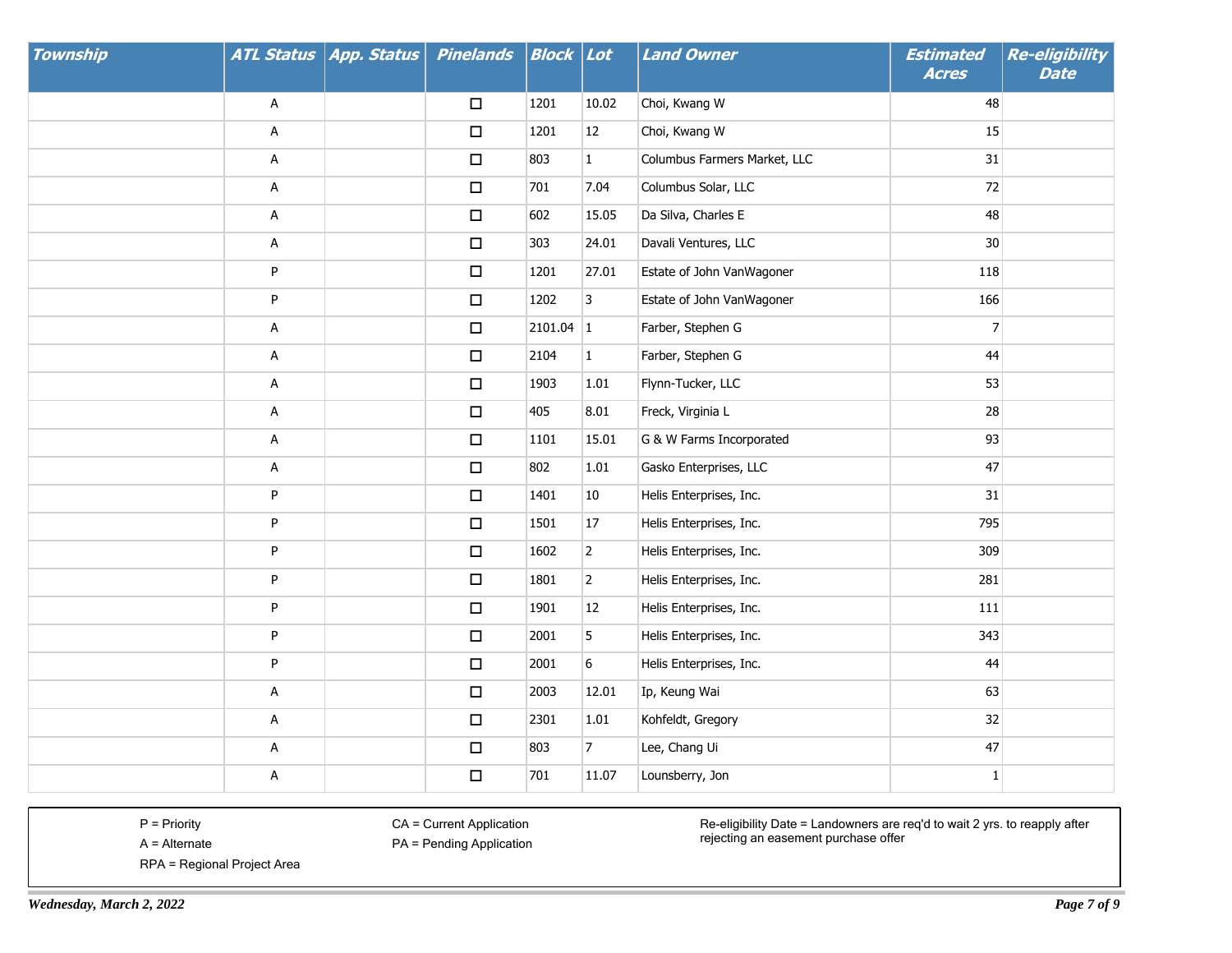| <b>Township</b>     |   | ATL Status   App. Status | <b>Pinelands</b> | <b>Block</b> Lot |       | <b>Land Owner</b>                 | <b>Estimated</b><br><b>Acres</b> | <b>Re-eligibility</b><br><b>Date</b> |
|---------------------|---|--------------------------|------------------|------------------|-------|-----------------------------------|----------------------------------|--------------------------------------|
|                     | Α |                          | $\Box$           | 701              | 13    | Lounsberry, Jon                   | 108                              |                                      |
|                     | А |                          | $\Box$           | 701              | 16.01 | Lounsberry, Jon                   | 59                               |                                      |
|                     | Α |                          | $\Box$           | 804              | 6     | Pheasant Ridge Farm LLC           | 104                              |                                      |
|                     | A |                          | $\Box$           | 701              | 3.01  | Sage Farm, LLC                    | 36                               |                                      |
|                     | P |                          | $\Box$           | 801              | 9.01  | Sandy Creek, LLC                  | 41                               |                                      |
|                     | Α |                          | $\Box$           | 405              | 10.01 | Shivers, Herbert M                | 52                               |                                      |
|                     | P |                          | $\Box$           | 601              | 10.01 | Stephen Specca Farms, LLC         | 88                               |                                      |
|                     | A |                          | $\Box$           | 503              | 2.01  | Sunderland, Kenneth & Charmaine B | 50                               |                                      |
|                     | Α |                          | $\Box$           | 503              | 2.04  | Sunderland, Kenneth & Charmaine B | $\pmb{0}$                        |                                      |
|                     | A |                          | $\Box$           | 503              | 2.05  | Sunderland, Kenneth & Charmaine B | 0                                |                                      |
|                     | Α |                          | $\Box$           | 503              | 3.01  | Sunderland, Kenneth & Charmaine B | $\pmb{0}$                        |                                      |
|                     | А |                          | $\Box$           | 503              | 3.02  | Sunderland, Kenneth & Charmaine B | $\mathbf 0$                      |                                      |
|                     | Α |                          | $\Box$           | 2003             | 4.01  | World Wheat Foundation, Inc.      | 55                               |                                      |
|                     |   |                          |                  |                  |       |                                   |                                  |                                      |
| Tabernacle Township |   |                          |                  |                  |       |                                   | 1,407                            |                                      |
|                     | P |                          | ☑                | 903              | 15.01 | Colton, Mary Beth                 | 26                               |                                      |
|                     | P |                          | ☑                | 1201             | 15.09 | Deerhaven Farms, LLC              | 112                              |                                      |
|                     | P |                          | ☑                | 901              | 5.01  | Eckert, Robert                    | 34                               |                                      |
|                     | P |                          | ☑                | 1201             | 15.10 | Grovatt, Theodore                 | 25                               |                                      |
|                     | P |                          | ☑                | 1101             | 12    | Harker, Ronald C                  | 22                               |                                      |
|                     | P |                          | $\Delta$         | 1002             | 13.02 | Lennon, Helene                    | 33                               |                                      |
|                     | P |                          | ☑                | 1002             | 14    | Lennon, Helene                    | 45                               |                                      |
|                     | P |                          | $\Delta$         | 1002             | 15    | Lennon, Helene                    | 5                                |                                      |
|                     | P |                          | $\Delta$         | 902              | 8     | Lindaberry Jr., Robert L          | 24                               |                                      |
|                     | P |                          | $\Delta$         | 902              | 13    | O'Neal, Richard L                 | 44                               |                                      |

CA = Current Application

PA = Pending Application

Re-eligibility Date = Landowners are req'd to wait 2 yrs. to reapply after rejecting an easement purchase offer